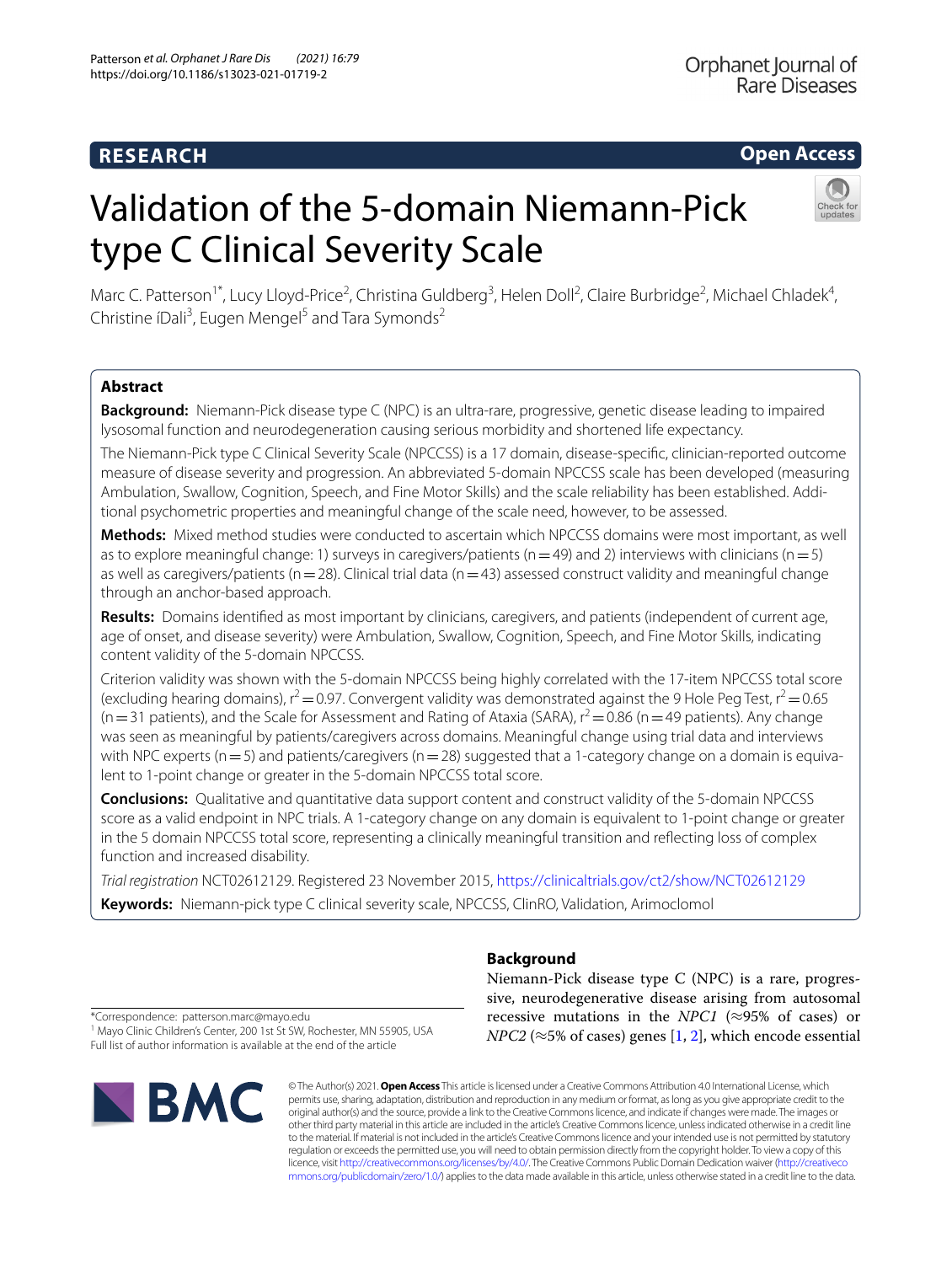lysosomal proteins associated with intracellular lipid transport and metabolism [\[3](#page-8-2), [4\]](#page-8-3). Mutated NPC proteins are often misfolded and degraded prematurely, leading to impaired lysosomal function, accumulation of multiple lipid species, and neurodegeneration accompanied by disease symptoms of the liver, spleen, and lungs [\[4](#page-8-3), [5](#page-8-4)]. The age of onset for NPC disease can vary greatly, from a neonatal, rapidly fatal disorder to an adult-onset, slowly progressing neurodegenerative disease. NPC has an estimated incidence of approximately 1:100,000 live births  $[6]$  $[6]$ . There are limited treatment options for NPC and the only approved drug in Europe is miglustat.

The NPC Clinical Severity Scale (NPCCSS) is a disease-specifc, clinician-reported outcome (ClinRO) measure that was developed to characterize and quantify disease progression.  $[7]$  $[7]$  The original NPCCSS has 9 major domains and 8 minor domains. Four of the major domains (Ambulation, Fine Motor Skills, Swallow, and Speech) were modifed from a disability scale developed by Iturriaga et al., [\[8](#page-8-7)] (Seizures and Ocular movements were later added to this scale [\[9](#page-8-8)]); additional clinical fndings frequently observed in NPC (Cognition, Eye Movement, Hearing, Memory, and Seizures) were added to form the 9 major domains. These reflect the major neurological features of NPC. Other important but less frequent clinical aspects of NPC were also included as minor domains (Auditory Brainstem Response, Behavior, Gelastic Cataplexy, Hyperrefexia, Incontinence, Narcolepsy, Psychiatric, and Respiratory Status).

The NPCCSS has shown good inter-rater reliability [[7,](#page-8-6) [10](#page-8-9)], construct validity, and internal consistency [\[7](#page-8-6)]. Responsiveness of the NPCCSS has also been demonstrated in 2 published studies [\[11](#page-8-10), [12](#page-8-11)].

The NPCCSS allows a comprehensive assessment of the symptom burden experienced by NPC patients. However, in clinical research, a short form version would be benefcial, allowing clinicians to focus on the core symptoms of the condition, evaluate outcome across those specifc symptoms and reduce variability, as well as increase feasibility in studies. Additionally, a shortened version would be ideal for use in daily practice research as it is less time consuming for clinicians to complete. Therefore a 5-domain version has been developed to cover Cognition, Swallow, Fine Motor Skills, Speech, and Ambulation (Table [1](#page-2-0)). The domain choice was based on the original work by Iturriaga et al., [[8\]](#page-8-7) which included 4 of the 5 domains, and cognition was added due to its importance as identifed by Cortina-Borja et al.  $[12]$  $[12]$  These core domains were also highlighted as the most important from a survey conducted at a recent Patient Focused Drug Development meeting in the US  $[13]$ . Criterion validity of the 5-domain version in terms of its correlation with the

17-domain NPCCSS has been shown [\[12](#page-8-11)] and reliability of the 5-domain measure has also been established, with both strong intra-rater reliability and inter-rater reliability being demonstrated [[14](#page-8-13)].

To further investigate the 5-domain version of the NPCCSS (Table [1\)](#page-2-0), 2 studies were undertaken to evaluate the relevance of these 5 core domains from a patient, caregiver, and clinician perspective. These studies also sought to explore how patients or caregivers and clinicians would defne meaningful change across these 5 domains. Data from a clinical trial [\[15](#page-8-14)] was used to assess the construct validity, sensitivity to change, and meaningful change threshold of the 5-domain NPCCSS using an anchor-based approach (Clinician Global Impression of Improvement [CGI-I]) as recommended by regulatory agencies.

## **Results**

#### **Study population**

#### *NPC survey (patients/caregivers)*

In this study (OR-SRV-NPC-01), NPC patient advocacy groups in the US and UK advertised the study to their members, with 49 completed surveys  $(n=37 \text{ US and}$  $n=12$  UK) included in the final analyses:  $n=43$  family caregivers (reporting for  $n=22$  paediatric patients and  $n=21$  adult patients) and  $n=6$  adult patients reporting for themselves. Twenty-eight of these survey respondents also took part in a follow-up telephone interview ( $n=20$  US and  $n=8$  UK, made up of  $n=5$  adult patients and  $n=23$  caregivers). Overall, a broad range of ages and levels of NPC disease severity were included. Patient participants represented a pediatric population and an adult population: range 13 months to 65 years; mean (SD) current age 8.1 (5.5) years (median 8.0 years) and 33.3 (14.2) years (median 30.0 years), respectively. The disease severity ranged from  $\leq$  4 (n = 7); 5–19 (n = 36); and  $\geq$  20 (n = 6) on the 5-domain NPCCSS. The patients in the survey and interviews were similar in age, age at symptom onset, and disease severity (Table [2\)](#page-3-0).

Adult participants experienced their frst NPC symptom later in life as compared to the younger age groups (Table [3\)](#page-3-1).

#### *NPC expert interviews*

For the second study (OR-SRV-NPC-03), 5 NPC clinicians ( $n=2$  based in US and  $n=3$  in Europe) participated in an interview. All the clinicians met the eligibility criteria of 5 years plus experience with clinical evaluation and management/treatment of NPC patients and clinical expertise, thus were considered to be experts in NPC.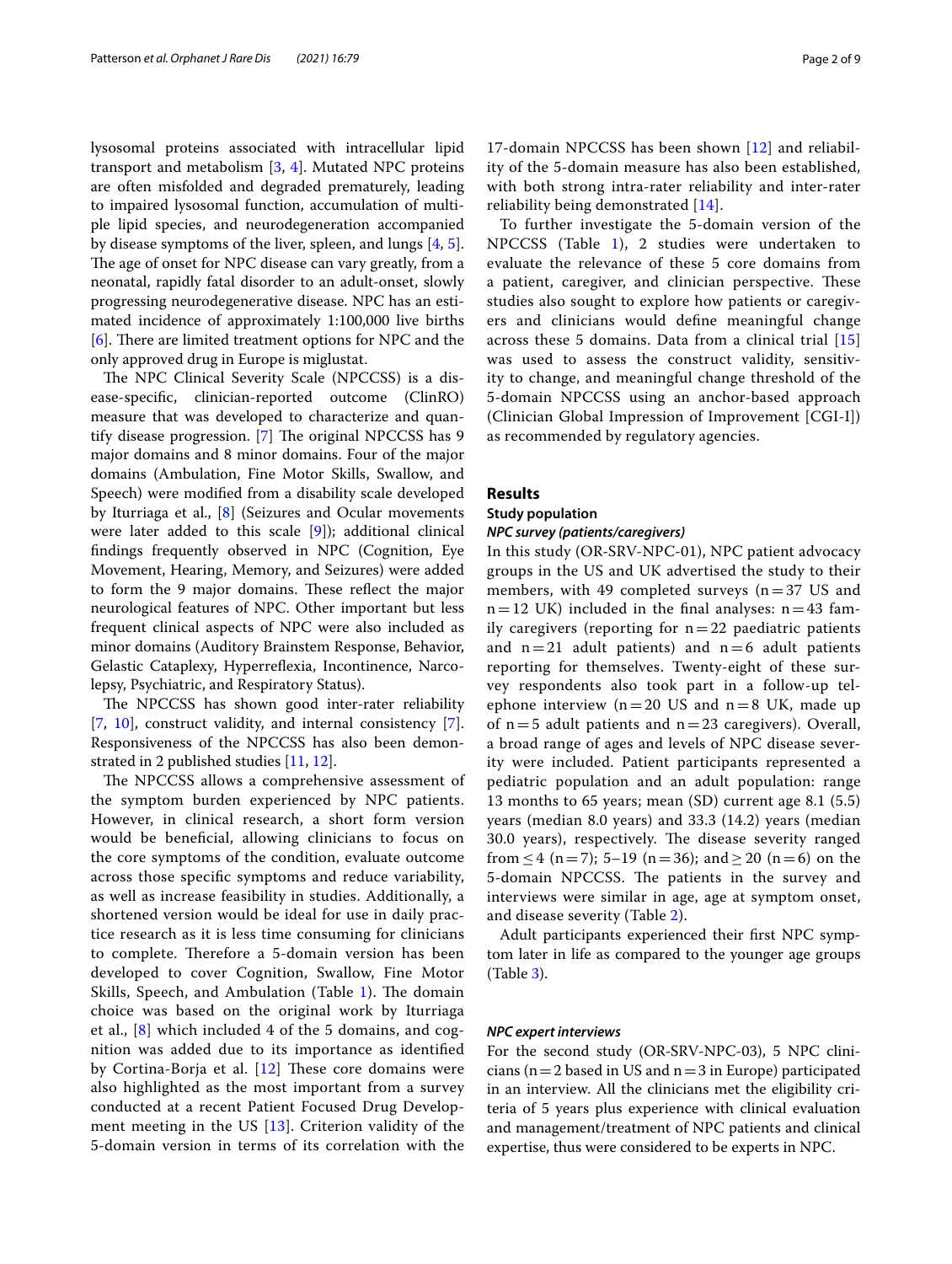## <span id="page-2-0"></span>**Table 1 5-domain NPCCSS**

J.

| <b>Domain</b>         | Scoring                                                                                                                                                                                                                                                                                                                                                                                         | <b>Minimum-Maximum Score</b> |
|-----------------------|-------------------------------------------------------------------------------------------------------------------------------------------------------------------------------------------------------------------------------------------------------------------------------------------------------------------------------------------------------------------------------------------------|------------------------------|
| Ambulation            | $0 = \text{Normal}$<br>$1 = Clumsy$<br>$2$ = Ataxic unassisted gait or not walking by 18 months<br>$4$ = Assisted ambulation or not walking by 24 months<br>5 = Wheelchair dependent                                                                                                                                                                                                            | $0 - 5$                      |
| Fine Motor Skills     | $0 = \text{Normal}$<br>1 = Slight dysmetria/dystonia (independent manipulation)<br>2 = Mild dysmetria/Dystonia (requires little to no assistance, able to feed self<br>without difficulty)<br>4 = Moderate dysmetria/dystonia (limited fine motor skills, difficulty feeding<br>self)<br>5 = Severe dysmetria/Dystonia (gross motor limitation, requires assistance for<br>selfcare activities) | $0 - 5$                      |
| Swallow               | 0 = Normal, no dysphagia<br>$1 =$ Cough while eating<br>Intermittent dysphagia*<br>$+1 = w/Liquids$<br>$+1 = w/Solids$<br>Dysphagia*<br>$+2 = w/Liquids$<br>$+2=$ w/Solids<br>4 = Nasogastric tube or gastric tube for supplemental feeding<br>5 = Nasogastric tube or gastric tube feeding only                                                                                                | $0 - 5$                      |
| Cognition             | $0 = \text{Normal}$<br>1 = Mild learning delay, grade appropriate for age<br>3 = Moderate learning delay, individualized curriculum or modified work<br>setting<br>4 = Severe delay/plateau, no longer in school or no longer able to work,<br>some loss of cognitive function <sup>^</sup><br>$5 =$ Minimal cognitive function                                                                 | $0 - 5$                      |
| Speech                | $0 = \text{Normal}$<br>1 = Mild dysarthria (easily Understood<br>2 = Severe dysarthria (difficult to understand)<br>3 = Non-verbal/functional communication skills for needs<br>$5 =$ Minimal communication                                                                                                                                                                                     | $0 - 5$                      |
| 5-domain NPCCSS score | Sum of all scores from the 5 domains above                                                                                                                                                                                                                                                                                                                                                      | $0 - 25$                     |

\* Score is additive (to the "cough while eating"-score of 1) within the two subsections of intermittent dysphagia and dysphagia (example: for intermittent dysphagia with solids and dysphagia with liquids a score of 4 applies  $(1+1+2)$ )

# **Most important domains**

#### *NPC survey fndings*

When ranking the top 5 most important domains, Ambulation was most frequently chosen. Other domains frequently chosen (ie, by>20 participants) were Swallow, Speech, Memory, Cognition, and Fine Motor Skills. Table [4](#page-4-0) outlines the frequency with which each domain was ranked in the top 5 most important domains.

The five domains of the 5-domain NPCCSS were included in the 6 most frequently selected domains. When comparing across current age groups (Table [5](#page-4-1)), these were consistently ranked across all groups at a similar rate except for Fine Motor Skills, which was less frequently included in the 5 most important symptoms by caregivers of patients 4–17 years old (23.5%) than by adult patients or their caregivers (59.3%). A similar discrepancy with Fine Motor Skills was found when comparing across groups according to age at frst symptom onset, with this being less frequently reported as 1 of the 5 most important symptoms for those aged 3–23 months (frst symptom onset) (28.6%) and 6–15 years (28.6%), however those in the less than 3 months (50%) and 2–5 years groups (57.1%) were similar to those aged older than 15 years (first symptom onset)  $(61.5\%)$  (Table [6\)](#page-4-2).

(higher score=more severe clinical impairment)

When comparing across NPC severity groups, Fine Motor Skills and Swallow were less frequently included in the top 5 of importance in the low severity groups; conversely, the high severity group all included Swallow in their top 5 (Table [7\)](#page-5-0)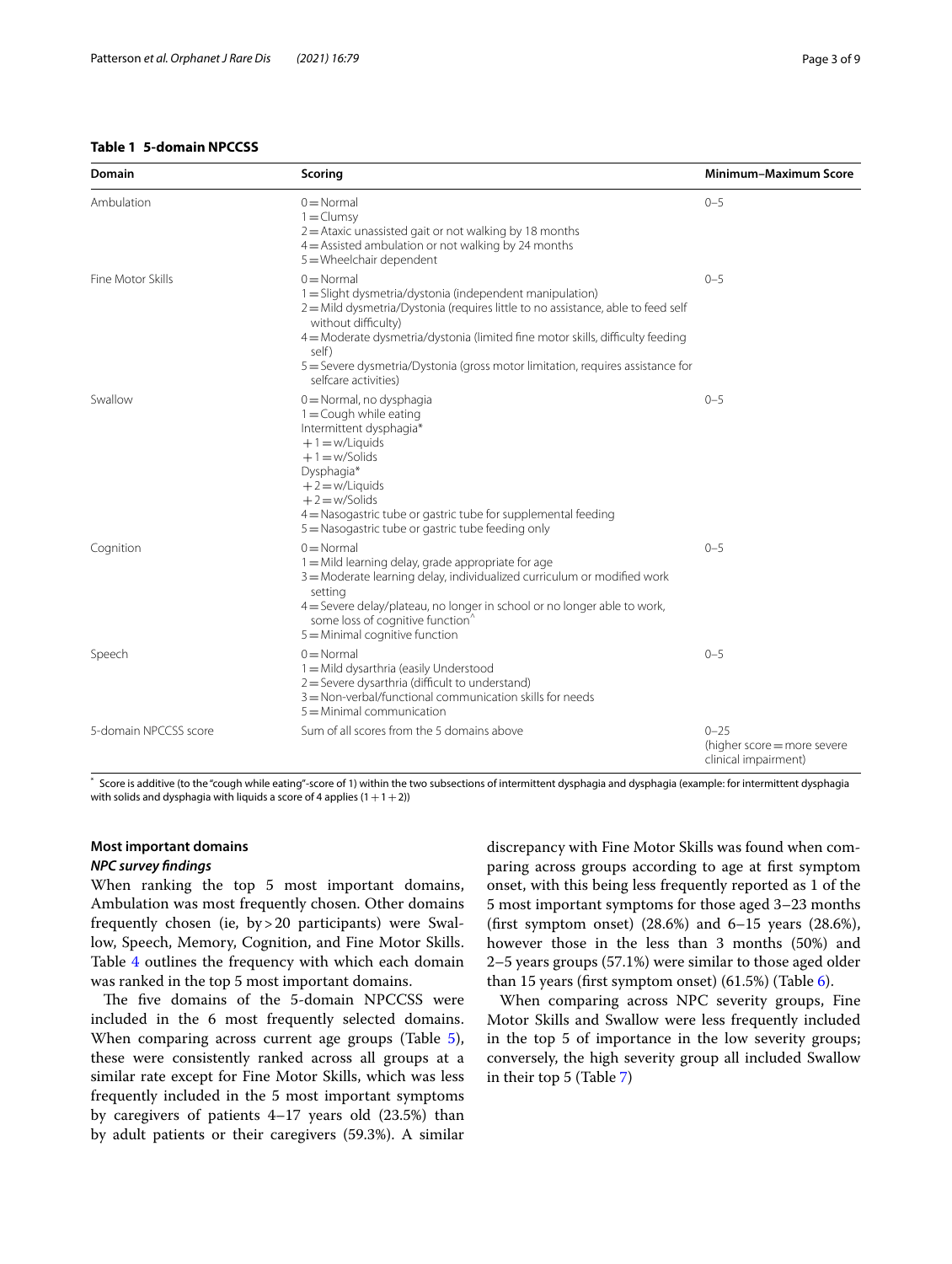# <span id="page-3-0"></span>**Table 2 NPC survey sample characteristics by Country**

| Sample characteristic                                 |                                      | Surveys      |                          |              |                                       | <b>Interviews</b>         |                 |  |
|-------------------------------------------------------|--------------------------------------|--------------|--------------------------|--------------|---------------------------------------|---------------------------|-----------------|--|
|                                                       |                                      | <b>US</b>    | UK                       | <b>Total</b> | US.                                   | UK                        | <b>Total</b>    |  |
| <b>Total</b>                                          | n (% of row total)                   | 37<br>(75.5) | 12<br>(24.5)             | 49           | 23 (71.9)<br>(20 [71.4]) <sup>a</sup> | 9(28.1)<br>$(8 [28.6])^a$ | 32 <sup>a</sup> |  |
| Current age<br>n (% of column total)                  | 6 months to $<$ 4 years <sup>*</sup> | 5<br>(13.5)  | $\mathbf 0$              | 5<br>(10.2)  | (4.3)                                 | $\mathbf 0$               | 1(3.1)          |  |
|                                                       | 4-17 years                           | 13<br>(35.1) | 4<br>(33.3)              | 17<br>(34.7) | 7<br>(30.4)                           | 3<br>(33.3)               | 10(31.3)        |  |
|                                                       | $\geq$ 18 years                      | 19<br>(51.4) | 8<br>(66.7)              | 27<br>(55.1) | 15<br>(65.2)                          | 6<br>(66.7)               | 21(65.6)        |  |
| Reported age of onset of first NPC<br>related symptom | $<$ 3 months                         | 6<br>(16.2)  | $\overline{2}$<br>(16.7) | 8<br>(16.3)  | 5<br>(21.7)                           | (11.1)                    | 6(18.8)         |  |
| n (% of column total)                                 | 3 months to $<$ 2 years              | 7<br>(18.9)  | 0                        | 7<br>(14.3)  | 3<br>(13.0)                           | $\mathbf{0}$              | 3(9.4)          |  |
|                                                       | $2$ to $<$ 6 years                   | 6<br>(16.2)  | (8.3)                    | 7<br>(14.3)  | $\mathfrak{D}$<br>(8.7)               | $\mathbf{0}$              | 2(6.3)          |  |
|                                                       | 6 to 15 years                        | 10<br>(27.0) | 4<br>(33.3)              | 14<br>(28.6) | 8<br>(34.8)                           | 4<br>(44.4)               | 12(37.5)        |  |
|                                                       | $>15$ years                          | 8<br>(21.6)  | 5<br>(41.7)              | 13<br>(26.5) | 5<br>(21.7)                           | $\overline{4}$<br>(44.4)  | 9(28.1)         |  |
| 5-domain NPCCSS Score Total                           | $\leq$ 4                             | 6(16.2)      | 1(8.3)                   | 7(14.3)      | 5(21.7)                               | 1(11.1)                   | 6(18.8)         |  |
| n (% of column total)                                 | 5 to 19                              | 29 (78.4)    | 7(58.3)                  | 36 (73.5)    | 17(73.9)                              | 6(66.7)                   | 23 (71.9)       |  |
|                                                       | $\geq$ 20                            | 2(5.4)       | 4(33.3)                  | 6(12.2)      | 1(4.3)                                | 2(22.2)                   | 3(9.4)          |  |

<sup>a</sup> The interviews are counted by patient, however 4 caregivers (3 in US and 1 in UK) interviewed had 2 children in the family with NPC. Number of participants interviewed indicated in parentheses

\* Youngest participant 13 months old

#### <span id="page-3-1"></span>**Table 3 Age at symptom onset by current age**

| Age at symptom onset (n)<br>Current age (n) | $<$ 3 months | 3 months-<2 years | 2 years-<6 years | 6 years<br>-15 years | $>15$ years | <b>Total</b> |
|---------------------------------------------|--------------|-------------------|------------------|----------------------|-------------|--------------|
| 6 months to $<$ 4 years                     |              |                   |                  |                      |             |              |
| 4-17 years                                  |              |                   | 4                |                      |             |              |
| $\geq$ 18 years                             |              |                   |                  |                      |             | 29           |
| Total                                       |              |                   |                  | 14                   | ∣≺          | 49           |

# **Interview fndings**

# *Patient/caregiver*

The reasons most often cited for a particular domain being identifed in the top 5 were: the importance to patients of being able to move independently or not relying on someone to be mobile, and concerns about risks of falling or the greater health impacts associated with losing the ability to walk (Ambulation); the impact hand tremors or difficulty coordinating their hands had on their everyday activities like eating, writing, and caring for themselves (Fine Motor Skills); the importance communication has in everyday life, especially in expressing their needs or wants (Speech); the possible risks of choking, aspiration, pneumonia, and even death (Swallow); and the impact on patients' education or work (Cognition and Memory). Although they are captured distinctly in the measure, some participants expressed in interviews that they saw cognition and memory as highly inter-related and, therefore, said that it was difficult to rank one as more important than the other.

#### *NPC expert interviews*

All 5 NPC expert clinicians were familiar with the original 17 domain NPCCSS scale and agreed that the 5-domain NPCCSS captures the core symptoms of NPC, and probably those that are most important to patients and their families as they afect the patients'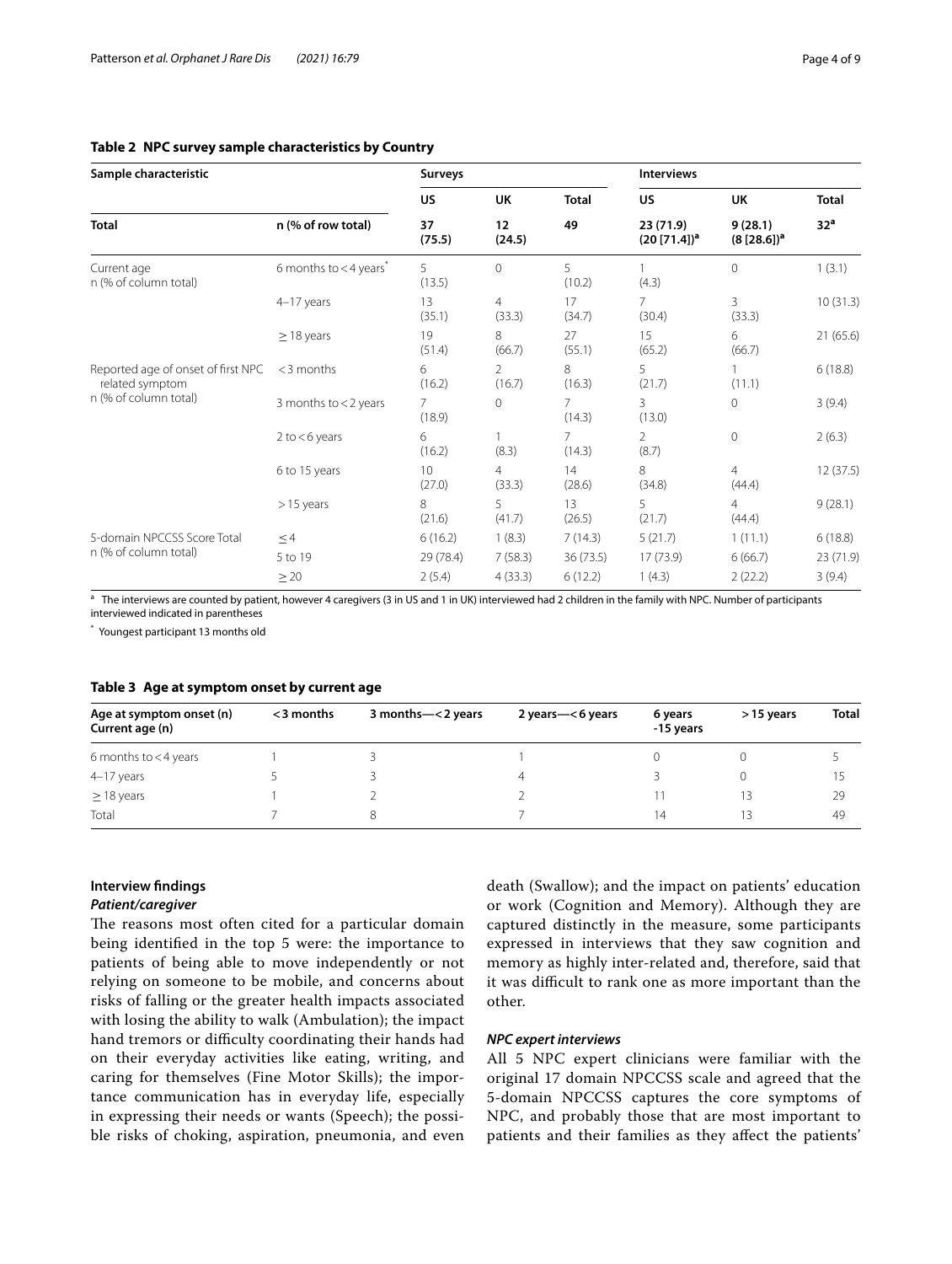|                   | #Times ranked<br>n (% of row total) |                          | # Times in Top 5<br>n (% of total |                |                           |                          |
|-------------------|-------------------------------------|--------------------------|-----------------------------------|----------------|---------------------------|--------------------------|
|                   | <b>First</b>                        | Second                   | <b>Third</b>                      | Fourth         | Fifth                     | participants<br>$[n=49]$ |
| Ambulation        | 10                                  | 12                       | 9                                 | 4              | 6                         | 41                       |
|                   | (24.4)                              | (29.3)                   | (22.0)                            | (9.8)          | (14.6)                    | (83.7)                   |
| Swallow           | 8                                   | 6                        | 8                                 | 8              | 5                         | 35                       |
|                   | (22.9)                              | (17.1)                   | (22.9)                            | (22.9)         | (14.3)                    | (71.4)                   |
| Speech            | (3.1)                               | $\overline{4}$<br>(12.5) | 9<br>(28.1)                       | 8<br>(25.0)    | 10 <sup>°</sup><br>(31.3) | 32<br>(65.3)             |
| Memory            | 3                                   | $\overline{4}$           | 5                                 | 9              | 7                         | 28                       |
|                   | (10.7)                              | (14.3)                   | (17.9)                            | (32.1)         | (25.0)                    | (57.1)                   |
| Cognition         | 8                                   | $\overline{4}$           | $\overline{4}$                    | $\overline{4}$ | 3                         | 23                       |
|                   | (34.8)                              | (17.4)                   | (17.4)                            | (17.4)         | (13.0)                    | (46.3)                   |
| Fine motor skills | 2                                   | 8                        | 2                                 | 5              | 5                         | 22                       |
|                   | (9.1)                               | (36.4)                   | (9.1)                             | (22.7)         | (22.7)                    | (44.9)                   |
| Eye movement      | $\overline{2}$                      | 3                        | 5                                 | $\overline{2}$ | 7                         | 19                       |
|                   | (10.5)                              | (15.8)                   | (26.3)                            | (10.5)         | (36.8)                    | (38.8)                   |
| Seizures          | 8<br>(57.1)                         | (7.1)                    | $\circ$                           | 3<br>(21.4)    | $\overline{2}$<br>(14.3)  | 14<br>(28.6)             |
| Hearing           | 2<br>(18.2)                         | 3<br>(27.3)              | 3<br>(27.3)                       | (9.1)          | $\overline{2}$<br>(18.2)  | 11<br>(22.4)             |

#### <span id="page-4-0"></span>**Table 4 Ranking of 5 most important domains in the web survey**

<span id="page-4-1"></span>**Table 5 Frequency of ranking domain in top 5 by current patient age**

| n(%)                 | 6 months-3 years<br>$(n=5)$ | 4-<br>17 years<br>$(n=17)$ | $\geq$ 18 years<br>$(n=27)$ | Overall<br>$(n = 49)$ |
|----------------------|-----------------------------|----------------------------|-----------------------------|-----------------------|
| Ambulation           | 4(80.0)                     | 13 (76.5)                  | 24 (88.9)                   | 41 (83.7)             |
| Fine motor<br>skills | 2(40.0)                     | 4(23.5)                    | 16 (59.3)                   | 22 (44.9)             |
| Speech               | 3(60.0)                     | 11 (64.7)                  | 18 (66.7)                   | 32 (65.3)             |
| Swallow              | 4(80.0)                     | 11 (64.7)                  | 20 (74.1)                   | 35 (71.4)             |
| Cognition            | 2(40.0)                     | 9(52.9)                    | 12 (44.4)                   | 23 (46.9)             |

quality of life and functioning the most. Two clinicians highlighted that the symptoms captured in the 5-domain version are present in most patients with NPC, whereas the other NPC symptoms captured in the full 17 domain measure are not.

# **Meaningful change threshold fndings** *Interview fndings: patient/caregiver*

Given the progressive nature of NPC, any level of change in any symptom was often seen by caregivers and patients as meaningful because it was an indication to them that their NPC was further progressing and worsening. In relation to what degree of change (specifcally worsening) from their current level of severity would be meaningful to them in each domain of the 5-domain NPCCSS, the vast majority (61.9%–88.5%) of participants indicated that a 1-category worsening in each of the domains would be a meaningful deterioration. The feedback per domain is shown in Table [8.](#page-5-1)

Additionally, nearly all participants expressed during interviews that slowing the progression of any one of the

## <span id="page-4-2"></span>**Table 6 Frequency of ranking domain in top 5 by age of patient's frst symptom**

| n(%)              | $<$ 3 months<br>$(n=8)$ | $3-23$ months<br>$(n=7)$ | 2-5 years<br>$(n=7)$ | 6-15 years<br>$(n=14)$ | >15 years<br>$(n=13)$ | Overall<br>$(n = 49)$ |
|-------------------|-------------------------|--------------------------|----------------------|------------------------|-----------------------|-----------------------|
| Ambulation        | 8(100.0)                | 4(57.1)                  | 6(85.7)              | 12 (85.7)              | 11 (84.6)             | 41 (83.7)             |
| Fine motor skills | 4(50.0)                 | 2(28.6)                  | 4(57.1)              | 4(28.6)                | 8(61.5)               | 22 (44.9)             |
| Speech            | 3(37.5)                 | 4(57.1)                  | 7(100.0)             | 8(57.1)                | 10(76.9)              | 32 (65.3)             |
| Swallow           | 5(62.5)                 | 6(85.7)                  | 6(85.7)              | 11(78.6)               | 7(53.8)               | 35 (71.4)             |
| Cognition         | 6(75.0)                 | 4(57.1)                  | 2(28.6)              | 6(42.9)                | 5(38.5)               | 23 (46.9)             |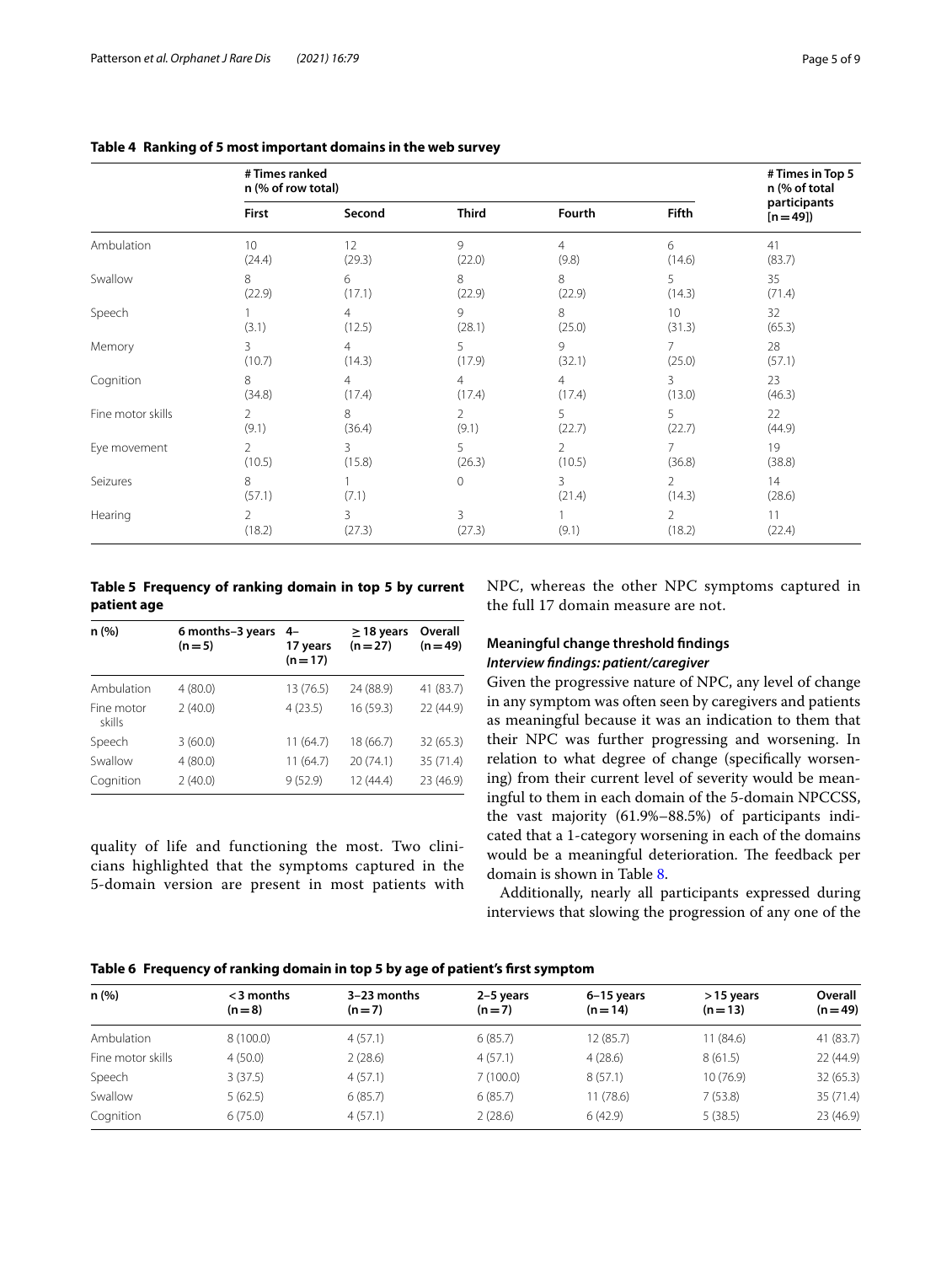<span id="page-5-0"></span>**Table 7 Frequency of ranking symptom in top 5 by disease severity of patient**

| n (%)             | Disease severity based on responses<br>to patient/caregiver reported 5-domain<br><b>NPCCSS</b> in the survey | Overall<br>$(n = 49)$          |                   |           |
|-------------------|--------------------------------------------------------------------------------------------------------------|--------------------------------|-------------------|-----------|
|                   |                                                                                                              | $\leq$ 4 (n = 7) 5-19 (n = 36) | $\geq$ 20 (n = 6) |           |
| Ambulation        | 6(85.7)                                                                                                      | 31 (86.1)                      | 4(66.7)           | 41 (83.7) |
| Fine motor skills | 2(28.6)                                                                                                      | 17(47.2)                       | 3(50.0)           | 22 (44.9) |
| Speech            | 4(57.1)                                                                                                      | 26(72.2)                       | 2(33.3)           | 32 (65.3) |
| Swallow           | 3(42.9)                                                                                                      | 26(72.2)                       | 6(100.0)          | 35 (71.4) |
| Cognition         | 5(71.4)                                                                                                      | 16(44.4)                       | 2(33.3)           | 23 (46.9) |

## <span id="page-5-1"></span>**Table 8 Level of worsening considered meaningful across 5-domain NPCCSS**

|                                | 1-category<br>meaningful, n<br>(%) |                    | 2-categories<br>meaningful<br>(if 1-category<br>not meaningful),<br>n (%) |         |  |
|--------------------------------|------------------------------------|--------------------|---------------------------------------------------------------------------|---------|--|
|                                | Yes                                | No                 | Yes                                                                       | No      |  |
| Ambulation ( $n = 26$ )        | 23 (88.5) 3 (11.5) 3 (100)         |                    |                                                                           | 0       |  |
| Fine Motor Skills ( $n = 25$ ) | 22 (88.0)                          | $3(12.0)$ $3(100)$ |                                                                           | 0       |  |
| Speech $(n=26)$                | 21 (80.8)                          | 5(19.2)            | 4(100)                                                                    | 0       |  |
| Swallow ( $n = 23$ )           | 17 (73.9)                          |                    | 6(26.1) 5(83.3)                                                           | 1(16.7) |  |
| Cognition ( $n = 21$ )         | 13 (61.9)                          | $8(38.1)$ 5 (100)  |                                                                           | 0       |  |

domains in the 5-domain NPCCSS would be meaningful. The 2 most important domains to slow the progression were considered to be Ambulation and Cognition.

#### *NPC expert interviews*

There were mixed responses to the question of what specifc change in score on the 5-domain NPCCSS is considered meaningful, as clinicians felt that this depended upon patient age, NPC severity, and the domain changing. However, most of the clinicians considered a 1-category change to be meaningful, corresponding to a 1- or 2-point change within a domain of the 5-domain NPC-CSS. There were individual differences among clinicians in which domains would be most meaningful to

change; however, overall, the clinicians felt that change in any of the domains and delaying progression would be important.

#### *NPC clinical trial*

In a placebo-controlled clinical trial (CT-ORZY-NPC-002) based on the CGI-I (between baseline and end of treatment), patients who were reported to have "no change" in their condition  $(n=18)$  had a mean (SD) change in the 5-domain NPCCSS total score of 0.83  $(2.176)$  with a median change of 0. The upper 95% CI of those who reported no change was 1.915. The collapsed "worsening" category on the CGI  $(n=13)$  had a mean (SD) change in the 5-domain NPCCSS total score of 2.69 (3.225) with a median change of 2 points (Table [9](#page-5-2)).

#### *Construct validity*

Convergent validity was demonstrated at baseline both between Fine motor skills versus the 9 Hole Peg Test [[16](#page-8-15)] and between the 5-domain NPCCSS total score versus the 9 Hole Peg Test, [\[16](#page-8-15)] both  $r^2 = 0.65$  (n = 31 patients), and between the 5-domain NPCCSS total score versus Scale for Assessment and Rating of Ataxia (SARA), [[17](#page-8-16)]  $r^2$ =0.86 (n = 49 patients).

## *Criterion validity*

The 5-domain NPCCSS also correlated highly with the total score of the 17-item NPCCSS (excluding hearing domain),  $r^2$  =0.97 (n=49 patients), demonstrating a high level of criterion validity.

#### *Sensitivity to change*

In the clinical trial  $[15]$  $[15]$  the 15 patients with non-missing data in the placebo group deteriorated in score at 12 months by a mean of 2.14 points (range  $-1$  to  $+11$ ) while the 27 patients with non-missing data in the arimoclomol group deteriorated by a mean of 0.7 (range -2 to+7), giving an overall treatment effect of  $-1.34$  (95%)  $CI - 2.71$  to 0.02;  $p = 0.0537$ ).

#### <span id="page-5-2"></span>**Table 9 Summary table of anchor-based NPCCSS results for the CGI-I**

| <b>Visit</b> | Collapsed / Uncollapsed | <b>Anchor Category</b> | - N | Mean Change (SD) | 95% CI          | <b>Effect Size</b> | <b>Median Change</b> |
|--------------|-------------------------|------------------------|-----|------------------|-----------------|--------------------|----------------------|
| Visit 1 to 6 | Collapsed               | No Change              | 18  | 0.83(2.176)      | (-0.249, 1.915) | 0.38               | 0.00                 |
|              |                         | Worsening              | 13  | 2.69(3.225)      | (0.744, 4.641)  | 0.83               | 2.00                 |

Abbreviations: CGI-I=Clinician Global Impression of Improvement; CI=confidence interval; NPCCSS=Niemann-Pick type C Clinical Severity Scale; SD=standard deviation

Visit 1 = Screening; Visit 3 = 3 months; Visit 4 = 6 months; Visit 5 = 9 months; Visit 6 = 12 months

All patients in the study (age range 2–19 years) were assessed using the CGI-I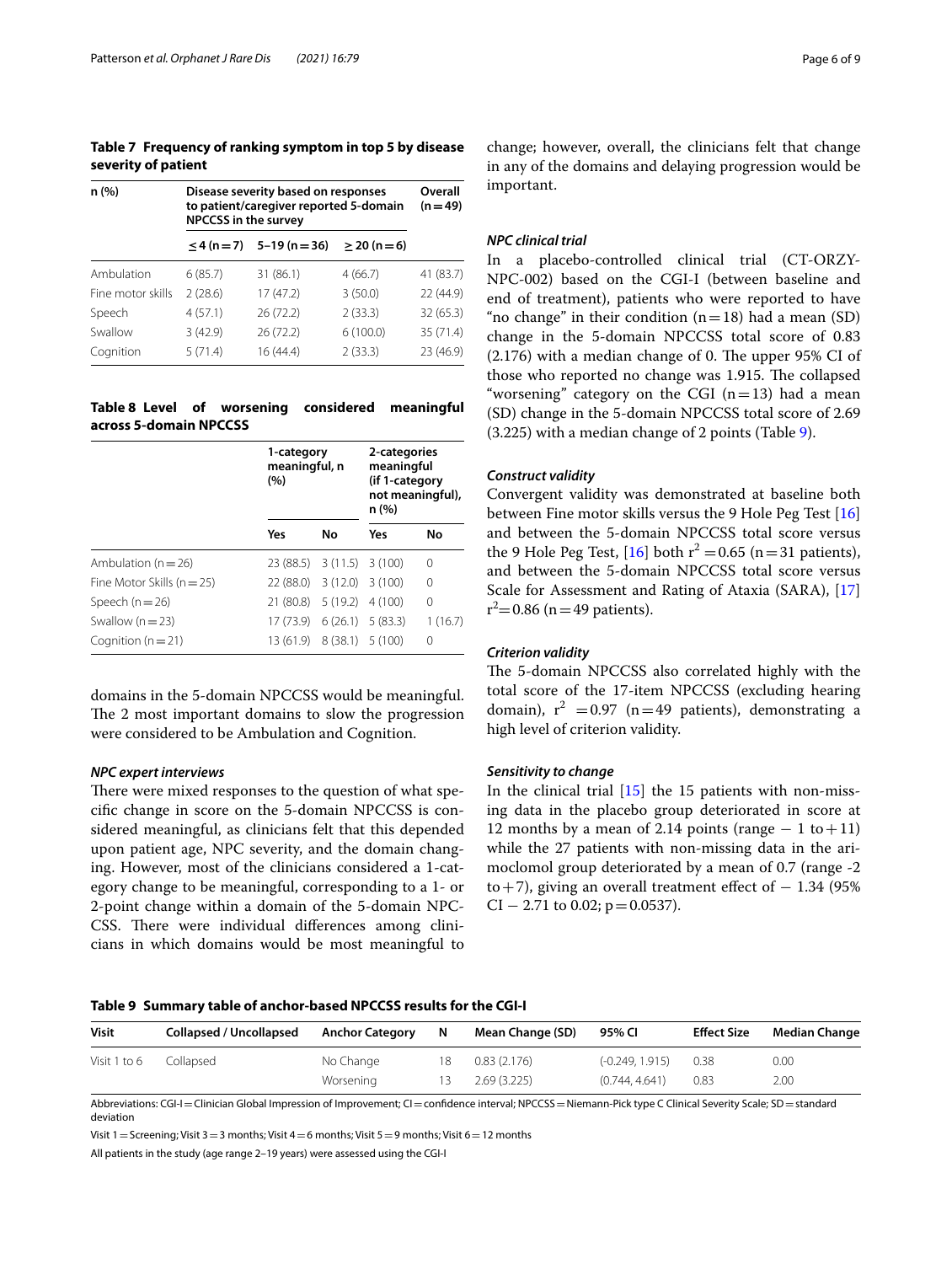## **Discussion**

The original 17 domain NPCCSS was developed to characterize and quantify disease progression across all symptoms experienced by NPC patients. However, a smaller number of items in a measure can reduce variability and provide a more focused subset of symptoms. Focusing on the most relevant domains as assessed by patients, caregivers, and clinicians (Ambulation, Fine Motor Skills, Swallow, Cognition, and Speech), will help inform treatment efects where there are such efects. An abbreviated tool is also helpful in daily clinical practice. From the mixed methods approach used in the current research, involving both patients and caregivers, and the qualitative clinician interviews, the 5-domain NPC-CSS was found to be content valid and suitable for use across ages, age of onset, and severity subgroups. This is supported by prior research from Iturriaga et al. [\[8](#page-8-7)] and Cortina-Borja et al., [\[12](#page-8-11)] and is consistent with the report from a recent Patient Focused Drug Development workshop. [[13\]](#page-8-12).

Difficulties with ambulation, swallowing, and speech were highly salient NPC symptoms to the participants interviewed. After these 3 symptoms, Fine Motor Skills, Cognition, and Memory were those most often discussed by participants as being important because of the impacts on patients and caregivers. Cognition and Memory were seen by many participants as being highly interrelated if not the same thing, thus use of one or other in a grouping of the most important symptoms appears to be acceptable.

The 5-domain NPCCSS was shown to have construct validity and be sensitive to change using the data from a recently conducted clinical trial [[15](#page-8-14)], and has demonstrated reliability in a separate study  $[14]$  $[14]$ , reflective of the construct validity and responsiveness of the full NPC-CSS measure  $[7, 11, 12]$  $[7, 11, 12]$  $[7, 11, 12]$  $[7, 11, 12]$  $[7, 11, 12]$ . The high correlation reported by Cortina-Borja et al. 2018 [[8\]](#page-8-7) between the 5-domain NPC-CSS and the 17-domain NPCCSS was also confrmed (correlation  $=$  0.97), providing data to support the criterion validity of the 5-domain NPCCSS.

Interpretation of any outcome measure score is essential to allow understanding of whether observed changes in a condition are meaningful or not. There has been no prior research looking at this specifc element of the NPCCSS measure. Data gathered in both the qualitative studies and the clinical trial provided evidence that a 1-category change in any domain, corresponding to a 1–2-point change in total score of the 5-domain NPCCSS scale, is meaningful. This indicates that worsening by 1 category is a refection of loss of complex function and increased disability.

Among caregivers and patients across all levels of severity in each domain, all but one participant reported a 1- or 2-category worsening as being meaningful, with most stating a 1-category worsening is meaningful. Clinicians agreed that the measure captures clinically important and relevant NPC symptoms and domain changes, and that delaying progression was important.

The qualitative data provide support and contextualization to the quantitative approaches to determine the minimal clinically important diference for the 5-domain NPCCSS. The anchor-based analyses suggested that progressing beyond a 1-point worsening on the 5-domain NPCCSS would be clinically meaningful and, therefore, preventing a 2-point worsening would be a viable treatment goal.

A potential limitation to the mixed methods study is the small sample size for the web-based survey  $(n=49)$ and interviews  $(n=28)$ , especially when considering the broad age range of patients (1–65 years). While there was a good proportion of adult and paediatric patients represented, there was a limited number of adults reporting for themselves (web-based survey  $n=6$ ; interviews  $n=5$ ) (which could reflect the nature of the condition), and also a small number of very young patients included (aged 6 months to 3 years; web-based survey  $n=5$  and interviews  $n=1$ ). Although the key domains appeared to be generally consistent across age groups in the current survey, there may be some diferences in the very young children where Fine Motor Skills were not always ranked as most important. In addition, swallowing impairment tends to begin later and occur when the disease has progressed in severity. While the 5 domains are relevant for all age groups, it is acknowledged that the assessments have some limitations for the very young (0–2 years) age group. For example, ambulation impairments may be diffcult to assess in the very young who would not yet be expected to have reached this developmental milestone. An alternative age appropriate measure would need to be utilized for this age group. Furthermore, the interviews focused on those domains highlighted as important or within the 5-domain NPCCSS which means that some of the original 9 domains were not discussed in depth, however the fndings suggest that the domains focused on were those that were most important. A further potential limitation is that the patient or caregiver interviews and survey were only conducted in 2 countries (US and UK). Research involving participants from other countries would enable confrmation of cross-cultural validity. Finally, although the qualitative and quantitative data support each other regarding what constitutes a meaningful worsening on the 5-domain NPCSS (ie, 1-point or greater) the gold-standard, anchor-based approach, was based on a small group of subjects ( $n=13$ ) due to the late introduction of CGI into the study. Furthermore because of the late introduction, there was increased risk of recall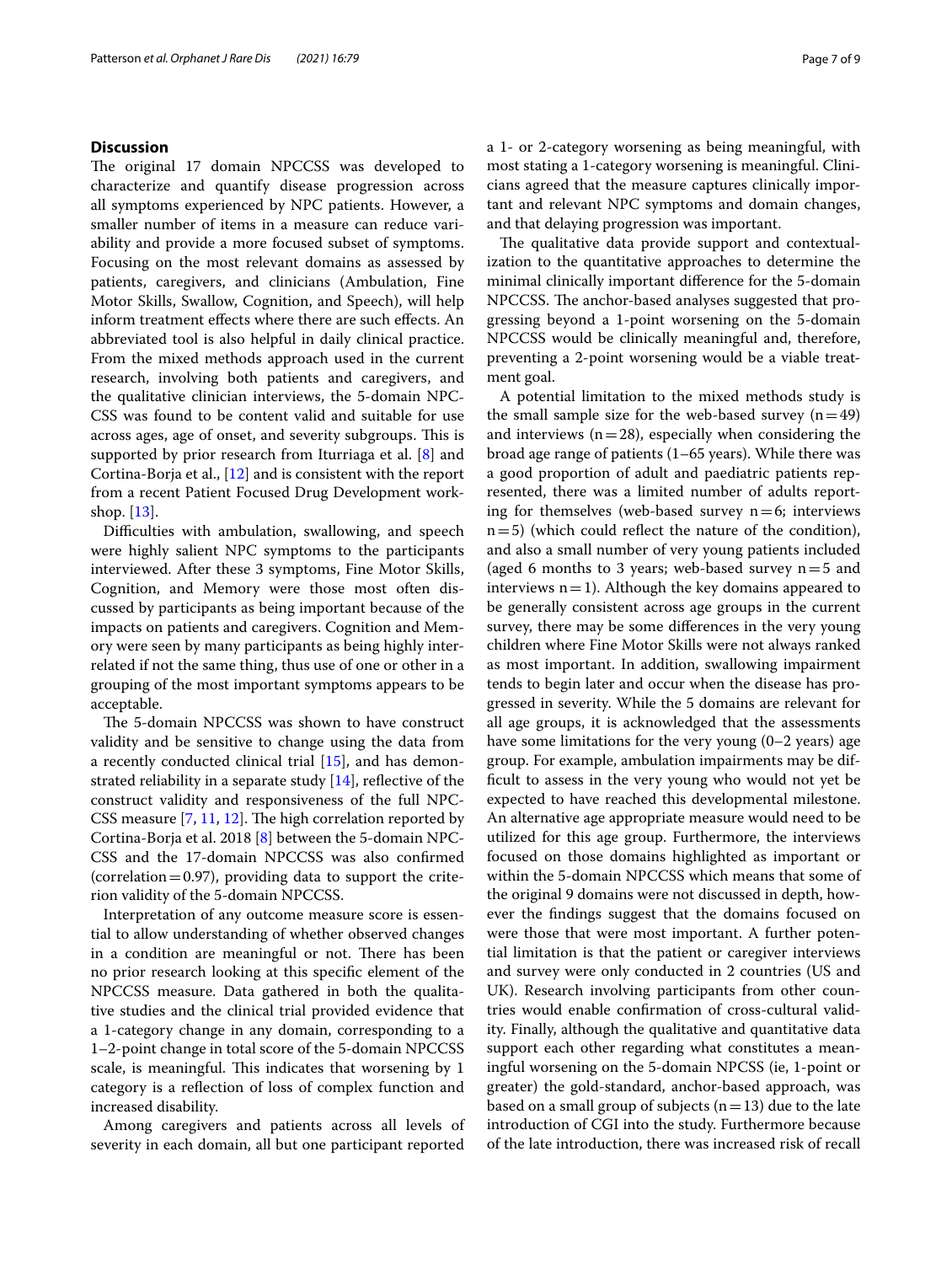bias as the ratings for the majority of patients were based upon retrospective evaluations of disease status at baseline. Therefore, it is recommended that future researchers continue to explore this property of the measure.

## **Conclusions**

The results of the mixed methods, qualitative studies and clinical trial data are supportive of the 5-domain NPC-CSS as a valid measure of NPC. Importantly, through this research, a meaningful change threshold has also been proposed. Nearly all participants expressed in interviews that slowing the progression within any domain on the 5-domain NPCCSS scale would be meaningful to patients and/or caregivers, and this was echoed by clinicians. A 1-category change on a domain equivalent to 1-point or greater change in the 5 domain NPCCSS total score supports a clinically meaningful transition. This supports that each category refects loss of complex function and increased disability. The anchor-based analyses suggest that progressing beyond a 1-point worsening on the 5-domain NPCCSS would be clinically meaningful and, therefore, preventing a 2-point worsening would be a viable treatment goal.

The reliability has also been demonstrated both within clinician (intra-rater) and between clinicians (inter-rater) [[14\]](#page-8-13). This evidence is supportive of the 5-domain NPC-CSS as a useful measure for assessing disease progression in NPC patients.

#### **Methods**

#### **NPC patient survey (OR-SRV-NPC-01)**

This study involved adult patients (aged  $\geq$  18 years) and caregivers of either paediatric  $(<18$  years old) or adult patients from the US and UK with a confrmed diagnosis of NPC. There were 2 parts to the study: Part 1 was a web-based survey; and Part 2 was a follow-up telephone interview with a subset of survey participants.

In Part 1, participants were asked to rate the severity of their NPC (or the NPC of the person under their care) using a series of questions based upon the 9 major domains of the NPCCSS (Ambulation, Speech, Swallow, Fine Motor Skills, Cognition, Memory, Seizures, Hearing, Eye Movements). The NPCCSS questions and response options had been reworded to be appropriate completion by patients and caregivers while still refecting the clinician-reported version of the NPCCSS. Defnitions for some of the domains were provided. For example, for Cognition, participants were directed to think of cognitive ability as the ability to learn new skills, make decisions, follow instructions, or focus attention; within the measure this is considered distinct from Memory. The 5-domain NPCCSS scores were then used to select a range of severities for the interviews. Participants were also asked to identify and rank the 5 most important domains in NPC from  $1=$  "the very most important symptom" to  $5=$  "the least important symptom." They were asked to identify these from the 9 major domains or given the option to add others.

In Part 2, semi-structured interviews (approximately 90 min long) were conducted by trained interviewers following a discussion guide. All were conducted in English. Although the survey asked about the 9 major domains of the NPCCSS, the interviews focused on exploring the 5-domain NPCCSS symptoms and any other symptoms that participants had indicated as being most important in the web survey. Participants were asked why these symptoms were important, how they impacted activities of daily living (ADL) and health related quality of life (HRQoL), what category decline in each domain would be meaningful (from the point of their current level, a 1-category decline would be a movement to the next more severe response description on an item), and what such a change would mean in terms of impact on ADLs and HRQoL. The response option range of the 5 domains are as follows: Ambulation (normal—wheelchair dependent); Speech (normal—minimal communication); Swallow (normal – nasogastric tube feeding only); Fine Motor Skills (normal—severe dysmetria/dystonia [gross motor limitations, requires assistance for self-care activities]); and Cognition (normal—minimal cognitive function). This information was used to infer what change in total score (range 0–25) on the 5-domain NPCCSS would be meaningful, since it is cognitively challenging to qualitatively discuss the meaning of change at the overall scale level with patients/caregivers.

#### **NPC expert clinician interviews**

In-depth, semi-structured interviews lasting up to 1 h were conducted with clinician experts over the telephone. The interviews explored the importance and relevance of the 5 domains, the level of change clinicians consider to be meaningful in the 5-domain NPCCSS score, and each of the separate domains.

#### **NPC clinical trial (CT-ORZY-NPC-002)**

The construct validity and meaningful change threshold for the NPCCSS was derived from a 12-month, prospective, randomized, double-blind, placebo controlled therapeutic study in paediatric patients with a confrmed diagnosis of NPC (NCT02612129) [\[15](#page-8-14)]. A total of 50 subjects were randomized and received either placebo  $(n=16)$  or arimoclomol  $(n=34)$ . The age range was 2–19 years (mean [SD] 11.1 years [5.0]) and there were 26 females and 24 males.